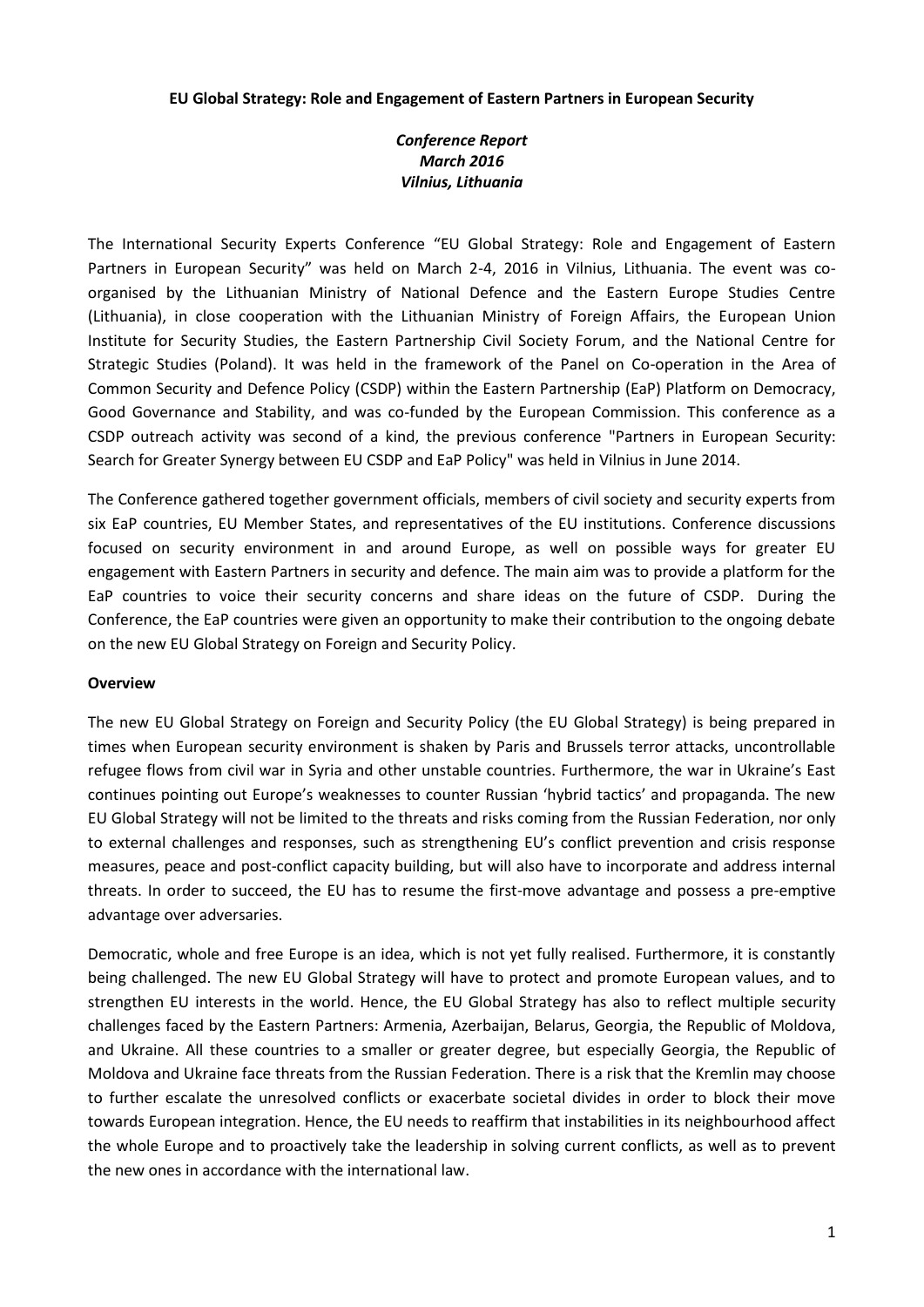## **Recommendations for the EU Global Strategy**

- **The EU Global Strategy** should encompass the following: 1) physical security of the EU territory and citizens ('safer Europe'); 2) protection of freedom, human rights, democratic values, and rule of law within and beyond Europe; 3) close cooperation with strategic partners, especially retaining transatlantic dimension as a core principle for the European security; and 4) pragmatic idealism, in terms of relationship with partner countries having a different set of values.
- The EU is weak, when it is divided, therefore the threat of fragmentation must be explicitly emphasized. Current levels of integration and interdependence mean that **a problem for one EU country**, whether it is of economic, political or security nature, **is a problem for all**. It should be named as the Strategy's core principle.
- In face of a growing number of threats for the Western principles, the EU must seek even **closer transatlantic link** with the United States, both in terms of defence, by fostering cooperation between NATO and the EU's Common Foreign and Security Policy, and economic-political issues via Transatlantic Trade and Investment Partnership Agreement.
- The EU Global Strategy should focus on operational, rather than descriptive dimension: **'operational hooks'** are needed in order to transform the EU Global Strategy into concrete policies, programmes, resources and working methods. When implementing the Strategy a bigger role should be given to the EEAS and the European Commission, also active involvement of EU Member States is vital.
- The EU should pursue interests globally and, at the same time, have a clear **geographic focus**. Partnerships with closest regions, having a direct impact on the EU's security, should be prioritised; focus is to be given to Eastern and Southern neighbouring regions. On the one hand, the EU's neighbourhood is a source of problems, on the other – neighbour countries are willing and ready to be providers of security. The EU needs to support and empower them to be owners of their own security. Also it is important to engage and consult with partners who are neighbouring the crisis areas (e.g. Middle-East, Iran, Syria) and certainly have an expertise and understanding to share with the EU.
- In terms of the EU's view of Russia, it must be emphasized that at the moment **Russia poses one of the biggest security challenges for Eastern Partners and for the European security architecture as a whole.** Russia's revisionist policy is shaking fundamentals of international rules-based order, thus, significantly threatens European and global security. EU documents do not qualify Russia as a threat to European security, however in its Global Strategy the EU should clearly state that relations with Russia have been damaged by its illegal military actions in common neighbourhood that pose a threat to the European security system. The change of such a status of partnership depends entirely on Russia and its readiness to cooperate with the EU in the framework of the rules-based international agreements.
- There is a need to recognise that **current levels of defence expenditure in the EU's Member States are not adequate to the current security environment.** In 2015, EU countries spent 0.4 percent less on defence compared to the previous year, with current levels of spending corresponding to a mere 85.5 percent of pre-crisis levels of 2007. While the decline slowed down recently, it is still on a negative trend, especially in comparison to Russia or Asian countries, which are putting defence spending on top of their priorities. It is not about arms race, it is about being strong and ready to ensure security of territory and people of the EU and enhance resilience of democracies.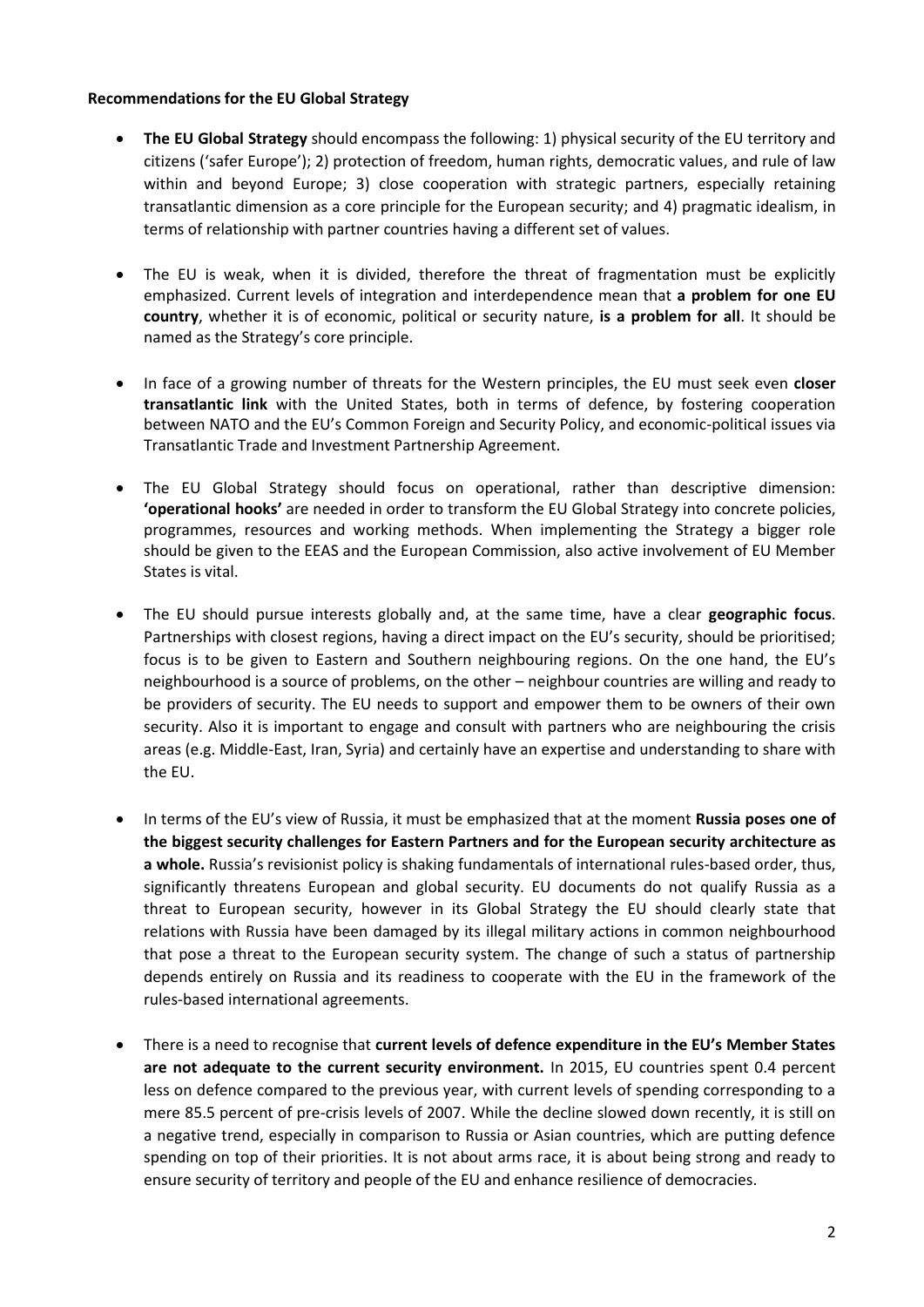#### **EU – EaP Engagement and Security Cooperation**

In a situation of interconnected security, when internal and external threats are impossible to address without close partnerships and international cooperation, the line between security providers and consumers has also vanished. There is a need to revise the EU – EaP cooperation in security and defence and to **review prevailing perception of the EU being a security provider, while the EaP countries are only consumers.** The war in Ukraine's East is an example of Eastern Partners' contribution in protecting European ideas and values. Ukraine serves as a security buffer containing and revealing Russia's ambitions to jeopardise EU's Eastern neighbourhood policies. While the 2008 Russia – Georgia War was not enough to convince Western leaders about the true nature of Putin's Russia, the occupation of Crimea and camouflaged deployment of Russian soldiers to Donbas left no doubts about Russia's readiness to employ any measures, including use of military force, in order to prevent EaP countries from their pro-European course.

Russia attempts to jeopardise democratic transformation of the EaP countries, their economic and legal reforms. With increased Russian influence over the EaP countries, the question about the EU's ability to assist and support its Eastern neighbours remains open. One is clear that without solving the conflict in Ukraine's East and applying international norms, which are to be followed by all parties involved, Europe will not be secure; promotion of rules-based order is the key. For some EaP countries, such as Belarus, an approximation with the European security system could be initiated by offering trainings to state officials (majority of Belarus officials do not speak English), increasing opportunities for dialogue and providing development support for border regions.

Another perception to be redefined, when considering EU's role in its relations with the Eastern Partners is the notion of 'mentor' versus 'partner'. Because of initiated policies, including the Association Agreements, and financial development support, **the EU is perceived as a mentor in uneasy transformation processes, while, in order to succeed, it should portray itself as an equal partner.** Through forming mutual trust and partnership with the EU, the EaP countries would develop a feeling of ownership over its reform processes and would be able to tackle ill-based public perceptions that initiatives and requests for reform-related sacrifices come from Brussels, rather than, as it should be, from their national capitals.

The EU enlargement has been the most effective tool in securing Europe. By missing the last EU enlargement the EaP countries were left with the benefits of the European Neighbourhood Policy (ENP) under which they compete for attention and support with the Southern Mediterranean countries. The latter receive two thirds of funds allocated for the Neighbourhood Programme, and with continuing refugee crisis no significant changes should be expected. Enhanced differentiation between and greater ownership by partner countries are key principles for the reviewed ENP, though the measures to reinforce partners' resilience, such as countering hybrid and terrorist threat and preventing radicalisation, also supporting Security Sector Reform, remain to be implemented. **The EU needs interests- and values-based approach with adequate degree of differentiation towards its six EaP countries, while the EaP countries themselves have to contribute to the ENP and get the most of it – win‐win partnerships.** 

The recent review process of the ENP by the European Commission and the European External Action Service has stressed upon the need to apply more tailor-made approach towards neighbours and is aimed to ensure that partner countries with higher motivation and association performance would be awarded on an individual basis. If implemented, this approach would allow the EU side to develop realistic policies towards 'difficult' or less engaged EaP countries and would prevent situations when due to one partner's illperformance the shadow of the loss of interest and disappointment within the EU institutions and Member States falls on all six Eastern Partners. As a step towards ensuring the differentiated approach towards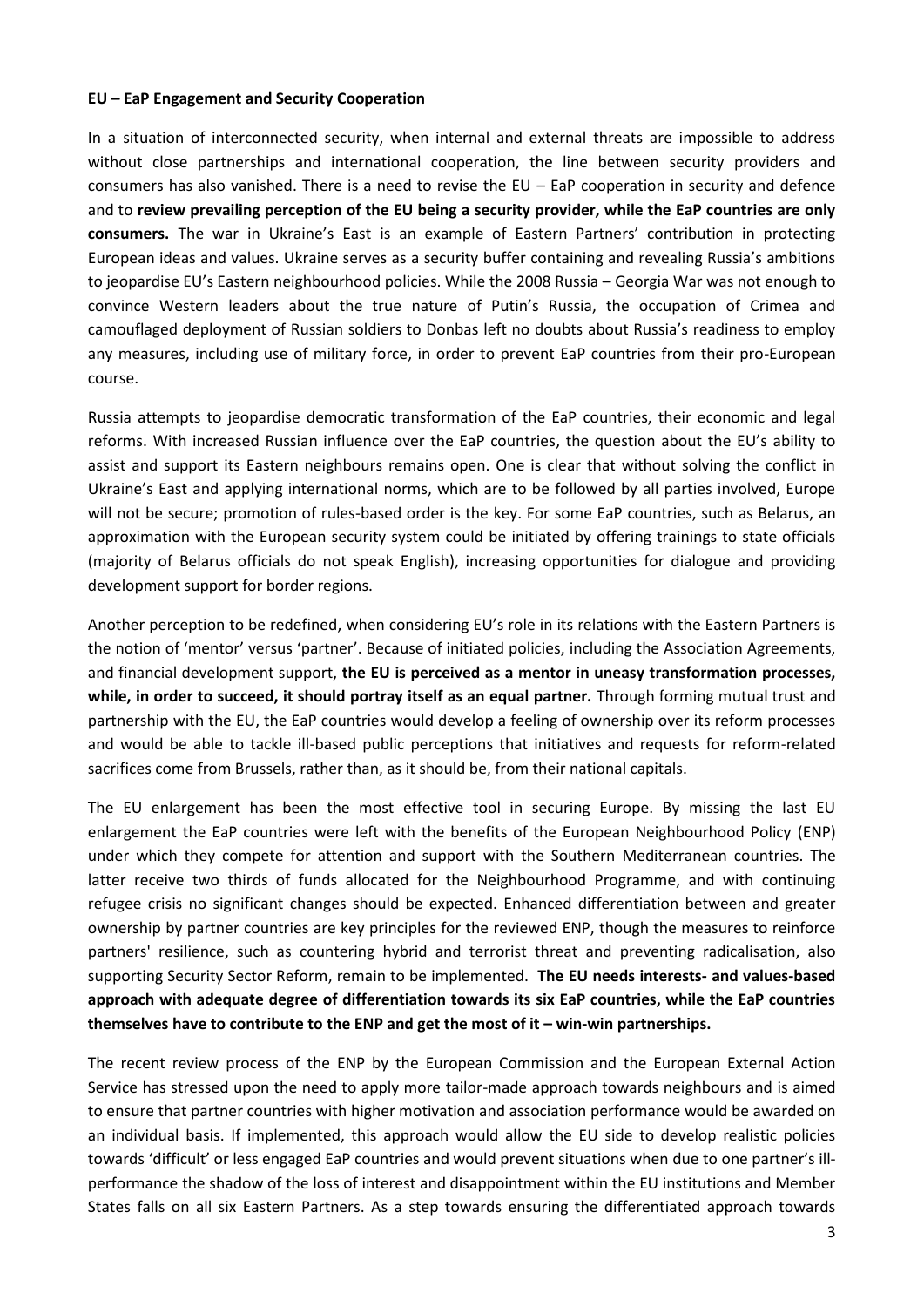those partners, who choose to pursue deeper relations with the EU through Association Agreements and DCFTAs, the revised ENP underlines the need to increase opportunities for political dialogue at ministerial level.

The fact that the EaP initiative was launched by Sweden and Poland already reveals that Europe's East is of bigger interest to the Nordic and Central Eastern European (CEE) countries. Therefore, **instead of allowing the lack of solidarity among the EU Member States to jeopardise the EaP initiative, a greater support and freedom of action should be given to those EU members who have expertise and motivation to assist the EU's Eastern Partners**. In the security area such initiatives as common military units of Poland, Lithuania and Ukraine (e.g. LITPOLUKRBRIG) or among Visegrad Group countries and Ukraine re-affirm CEE countries' commitment and should be taken as an example and joined by more EU and EaP states. The EaP Trust Fund established by five EU Member States in 2014 to support the participation of partner countries in CSDP activities is another good example of cooperation that inspires the most active partners to engage with the EU in the area of security and defence.

At the beginning of the crisis in Ukraine the poor state of Ukraine's military has reaffirmed the fact that in parallel to political, economic and social reforms, reforms in defence and security sectors have to follow hand-in-hand. Despite being a keystone of 'soft' power, the EU has a wide pool of instruments to be employed for strengthening Eastern Partners' security and defence. EU Advisory or Monitoring missions and Border Assistance programmes are already in place in the EaP countries. Also, such thematic formats, as the Panel on cooperation in the area of CSDP, which facilitates dialogue on political and practical aspects of participation by interested partner countries in EU CSDP missions and operations, provides experience sharing on engagement in international crisis management and peacekeeping activities and further develops national capabilities for these purposes.

The same applies to CSDP, which is a tool for crisis management outside the EU and a tool for capacity building (including military capacity) of the EaP countries, supporting their resilience, working with them in the area of Security Sector Reform (help to adjust national legislation, provide relevant expertise, support in areas of border and maritime security, assist and advise in military training). In the context of the Joint Communication "Capacity building in support of security and development – Enabling partners to prevent and manage crises" (28 April 2015), the EU and Member States are already looking into the possibilities of using different instruments for the capacity building projects in the area of security and defence in the neighbourhood countries. Hence, CSDP component should get more prominence in ENP security dimension and EaP.

The EU should be more actively involved in settlement of unresolved conflicts, by taking upon a role of a mediator and supporting trust-building projects. The necessity to counter aggressive propaganda from the Russian side should also be among key priorities. In particular, the EU has to improve its communication with the EaP public and in some cases, like in the Republic of Moldova, where the failure of pro-European parties is associated and blamed on the EU, even to defend its name. Main components to counter Russian propaganda include: 1) alternative media coverage of the same events; 2) deconstruction of Russian propaganda by applying such successful examples as *Stop Fake* initiative in Ukraine; and 3) isolation of journalists involved in aggressive propaganda.

Providing opportunities for advice and expertise sharing among partner countries themselves is a tool for addressing the lack of common identity between the EaP countries. Their weakness of not being able to outlast Russian incursion should be channelled into promoting joint initiatives – from mounting capacities to counter 'hybrid tactics' to developing regional energy security initiatives, and even to contributing to global security. Today's engagement with the EaP countries often underestimates their expertise and